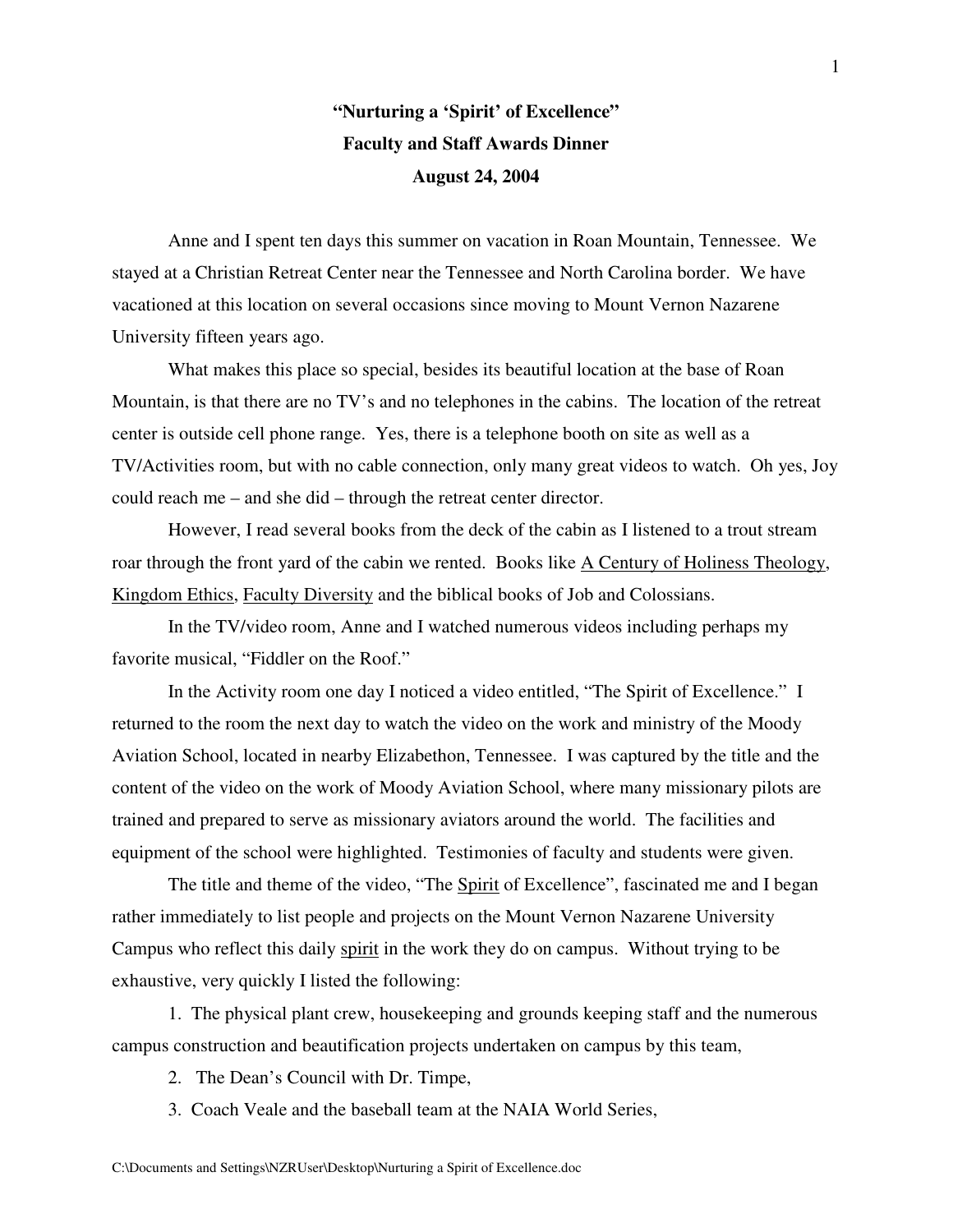4. The "Old" Task Force who developed the catalogue statement on the liberal arts,

5. The Standing committee on Diversity,

6. The Excell (now Adult and Graduate Studies) leadership team who are guiding the MVNU expansion efforts to Cincinnati,

7. The chapel worship leader, Geri Rosser, who received her Ph.D. in Music Theory from OSU this summer,

8. The "new" Student Financial Planning Team,

9. The Technology Advisory Committee,

10. The expanded student development and small group leadership team working to enhance residence life for students,

11. Dr. Kyong Kim, the Korean poet and best selling author, who is on our faculty,

12. And the mid-decade Strategic Review Committee.

The list could and should grow longer!

"Excellence" in a university like MVNU, or a professional training center, like Moody Aviation School, is often defined in the "eyes of the beholder." Excellence compared to what? To whom? And when this comparison takes place, usually negative comparison, we easily become discouraged at what we may not be doing, rather than encouraged at what we are doing.

"Excellence" is sometimes defined as excelling in the expectation others have placed on us. Often we place on ourselves near perfection expectations. Viewed from this perspective, "excellence" can be a worthy and noble "ideal," yet seldom, if ever, achieved. And the negative impact of these unrealistic expectations on us can be devastating.

However, I found myself this summer celebrating excellence in individuals on this campus, colleagues with whom I work day in and day out. These Christian professionals deeply desire to be the very best servants they can be in the assignments God has given to them. My brothers and sisters in Christ, faculty and staff on this campus, give evidence daily to their intense commitment to <u>do</u> the very best they can <u>do</u> in the work asked of them.

I work with individuals on this campus who reflect a passion – a spirit for "academic" excellence, "professional" excellence and "character" excellence. I see this spirit manifested every day at MVNU, and I celebrate God's gifts to you and His blessings on you.

Question - How do we nurture and cultivate this "spirit of excellence" in ourselves and others on this campus?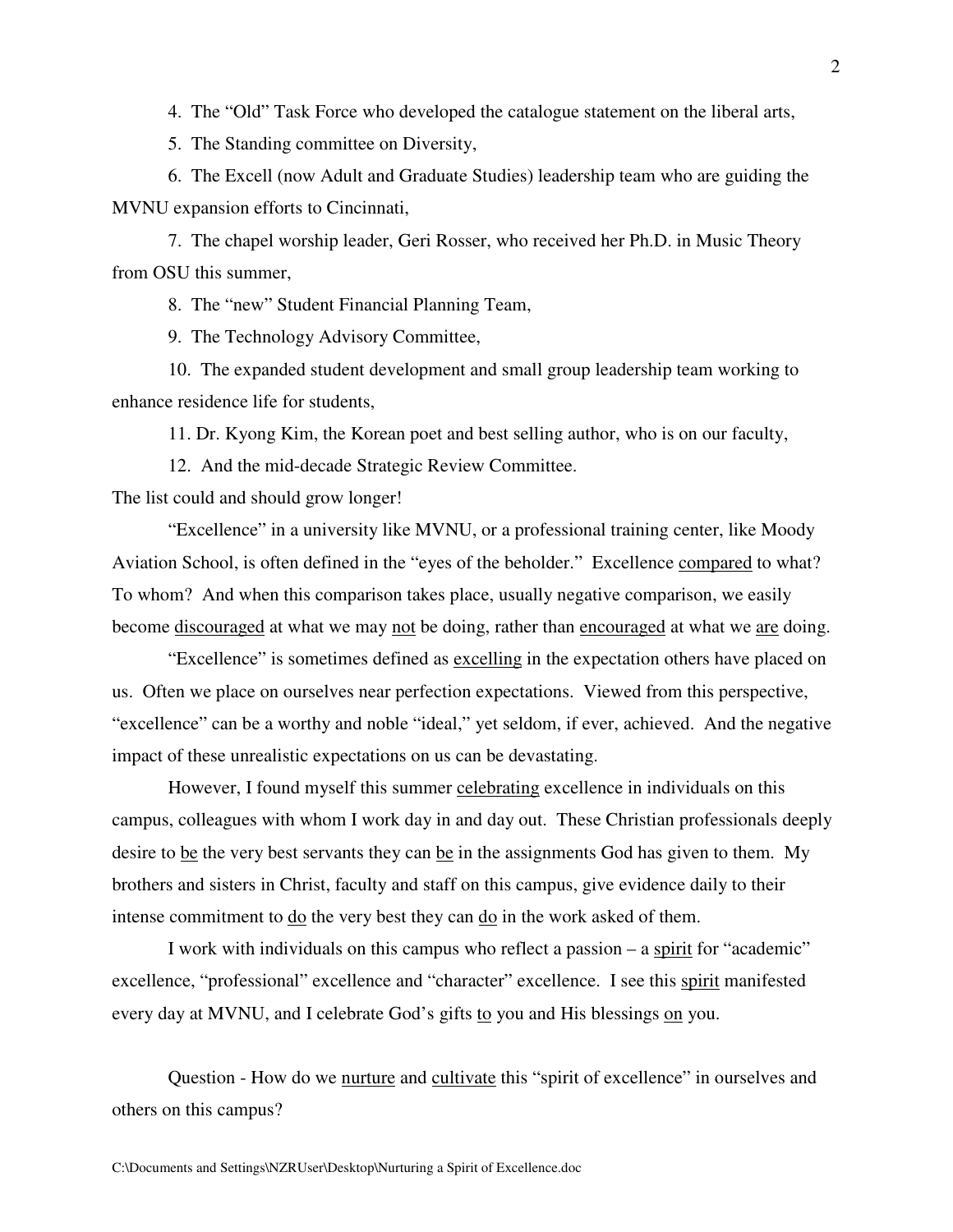My study this summer of Colossians chapters  $3 \& 4$  provided for me numerous insights to my question, but especially two.

Insight #1 for nurturing a Spirit of Excellence: Remember whose you are and whom you serve (Col. 3:23)

It is the Lord Christ whom you are serving in your work assignment. He has placed you here. His hand is upon you. He empowers you. You are serving  $\frac{Him}{m}$  – not primarily your supervisor or the MVNU president – as you toil in assignments and responsibilities. Even when no one seems to recognize your work.

Listen to the song, "For Such A Time As This" and apply it to yourself. Believe that you – yes, you – are vital to the ministry and mission of MVNU!

Now, all I have is now

To be faithful To be Holy And to shine

Lighting up the darkness Right now, I really have no choice But to voice the truth to the nations A generation looking for God

(Chorus)

For such a time as this I was placed upon the Earth To hear the voice of God And do His will And do His will Whatever it is For such at time as this For now and all the days He gives I am here, I am here And I am His For such a time as this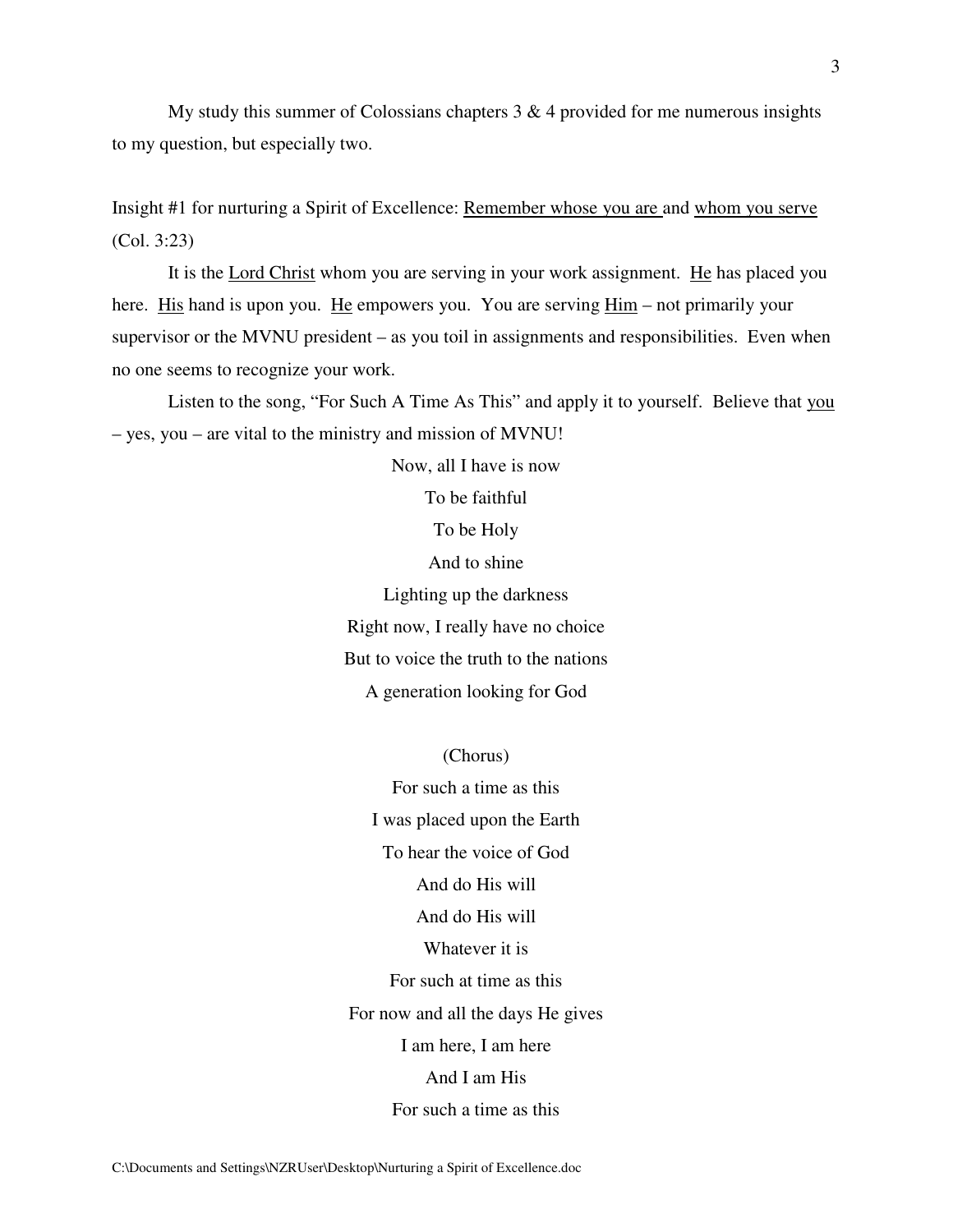You – do you ever wonder why Seems like the grass is always greener Under everybody else's sky But right here, right here for this time and place You can live a mirror of His mercy A forgiven image of Grace (Chorus)

> Can't change what will be By living in holiness That the world will see Jesus (Chorus)

> > "For Such a Time as This" By Wayne Watson

We experience a "peace that passes understanding" when we understand that the reward for "working with all our heart" comes from the Lord Himself, not from coworkers or colleagues. What a profound lifelong pursuit: to do and say everything in the name of the Lord!

This convictional passion nurtures within me and cultivates a "spirit of excellence."

Insight #2 for nurturing a Spirit of Excellence: PRAY often. (Col. 4:2-4)

\* Saturday, August 14, 2004 I experienced a "first" for me at MVNU.

- Group of individuals representing faculty, staff, pastors and community leaders met with me for prayer.
- They not only wanted to pray for me as MVNU begins a new academic year, they wanted to walk through out the campus – building by building – and pray for those students who would live, study, or eat in these facilities, faculty members who would prepare, advise or teach in the classrooms or offices, and for the support staff who works behind the scenes so often to facilitate the smooth work of the university.
	- We started in the Hyson Campus Center and offices,
	- Continued in the newly renovated Faculty and Regents Hall,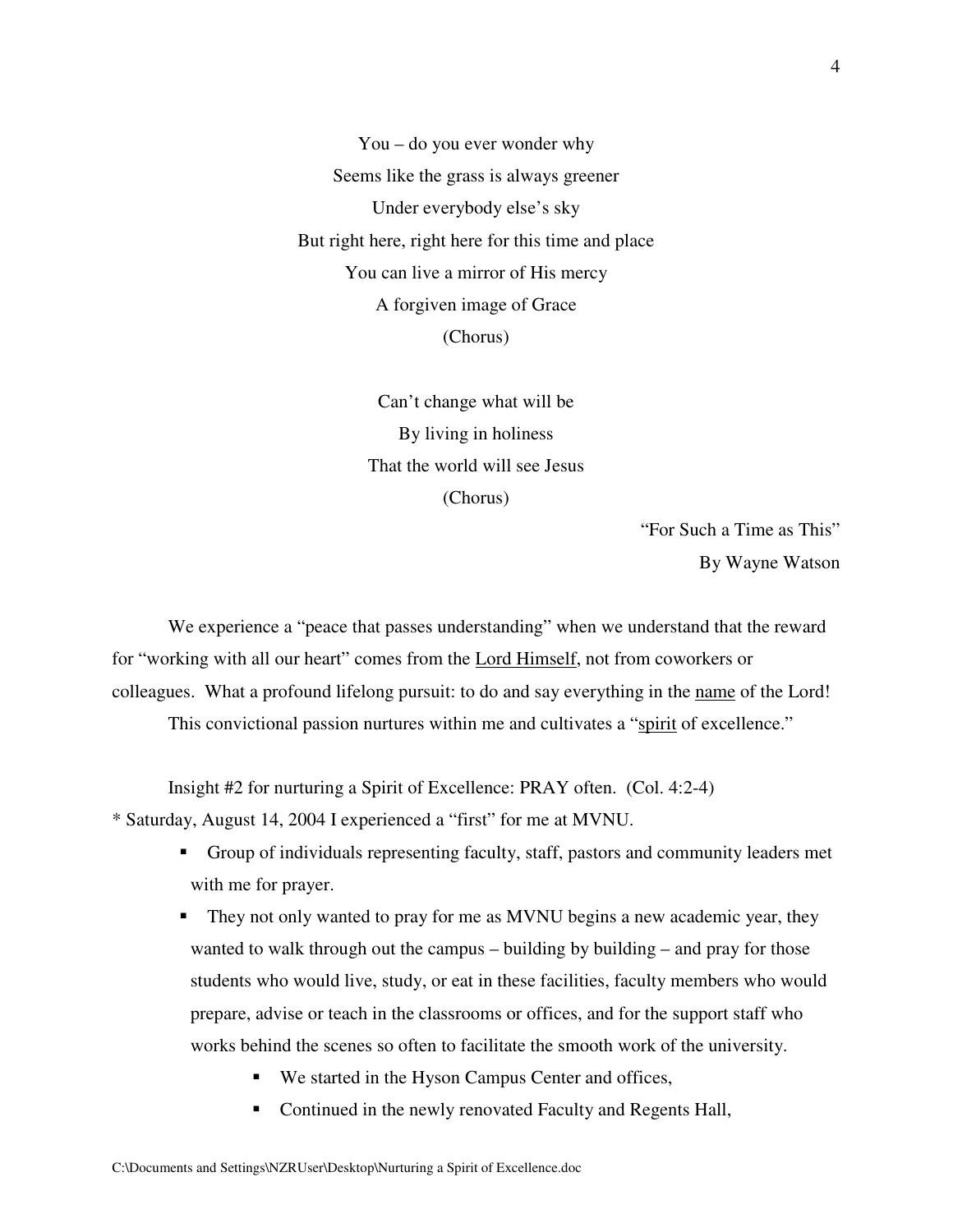- Walked to the Lakeholm Administration Building and then to the Chapel/Auditorium,
- Paused at the Free Enterprise Business Center and the expanded Jennie K. Moore Family and Consumer Sciences Center as we walked to Oakwood Hall,
- Prayed for the students who live in various resident halls, participate in intercollegiate or intramural sports and eat their meals in the dining commons. Resident directors, Resident and Medical assistants, and resident small group Bible study leaders were included in our prayers.
- Also encompassed in our prayers were housekeepers, grounds keepers, physical plant personnel, administrators, teachers, secretaries, and other support staff. We prayed for the non-traditional Adult and Graduate Studies programs, and our personnel, plans and academic programs at our satellite campuses.
- The group spent approximately three hours in prayer as we walked from building to building and sometimes from office to office, before returning to Bailey Conference Room. The group concluded the morning by praying for me, and for a profound spiritual renewal on campus this year, even a spiritual awakening that students, faculty, and staff would never forget.
- What a powerful experience!

What does it mean to "pray often?" How do Paul's instructions regarding prayer relate to us at MVNU?

- He guides his friends in how to pray for others, and for oneself. For me, he is encouraging us at MVNU to:
	- 1. Pray that God will open doors for us to minister to others at MVNU in word and deed.
	- 2. Pray that God will effectively speak though us in our ministry.
	- 3. Pray that God will use our words as "channels of grace" to individuals with whom we work, associate or serve.
	- 4. Pray that we will be wise in the way we act toward "outsiders" (unbelievers).
	- 5. Pray that we will make the most of the opportunities God grants us.